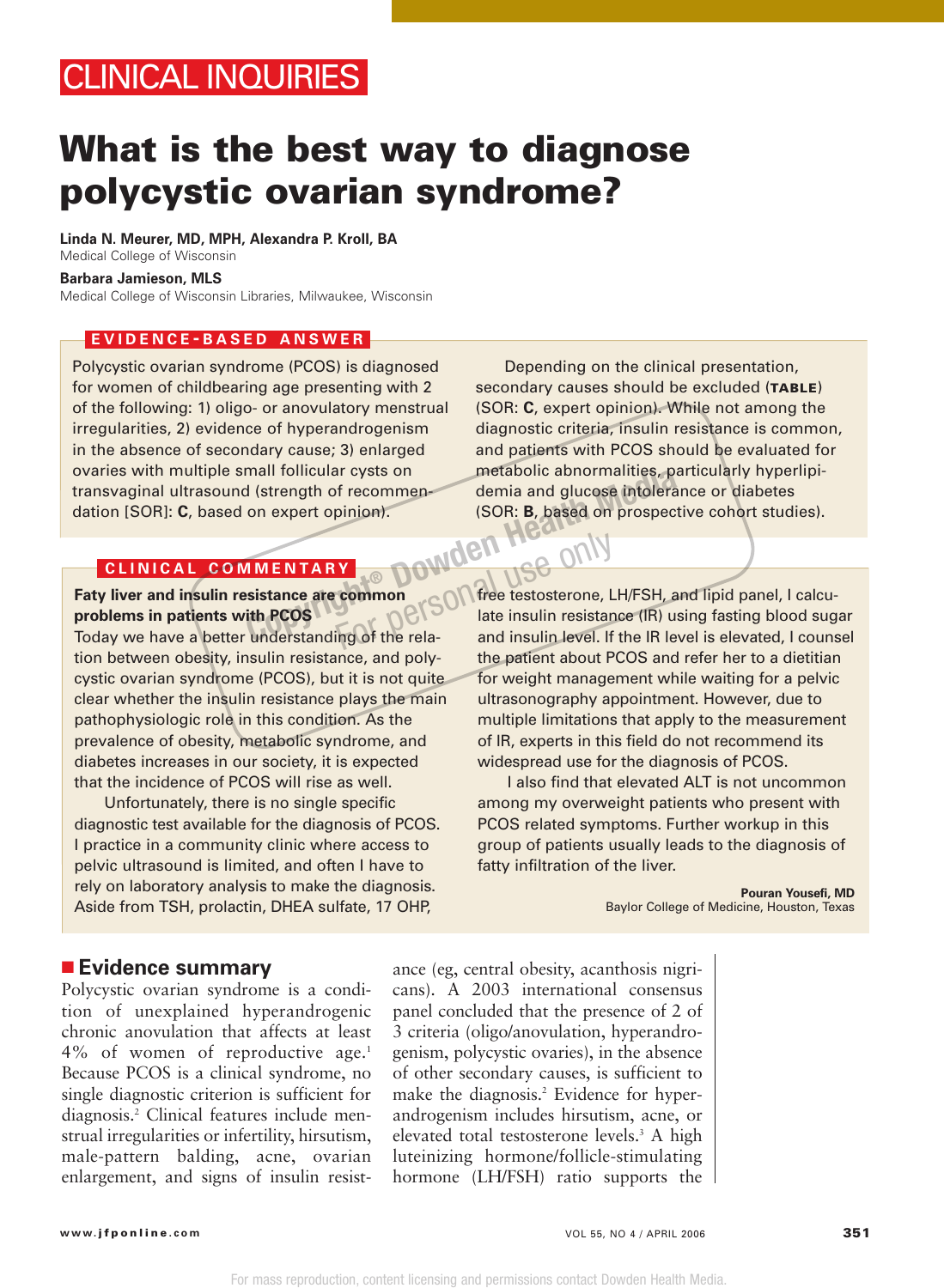#### **TABLE**

| <b>DIFFERENTIAL DIAGNOSES</b>                              | <b>CLINICAL FEATURES</b>                                                                              | <b>TEST</b>                                                                     |
|------------------------------------------------------------|-------------------------------------------------------------------------------------------------------|---------------------------------------------------------------------------------|
| <b>Nonclassical congenital</b><br>adrenal hyperplasia      | Family history; more common<br>among Ashkenazi Jews                                                   | 17-hydroxyprogesterone                                                          |
| Androgen-secreting<br>neoplasms                            | Rapid virilization                                                                                    | DHEA-S (adrenal)<br>Testosterone (ovary)                                        |
| <b>Hypothyroidism</b>                                      | Fatigue, dry skin, cold intolerance,<br>weight gain, constipation, goiter                             | Thyroid-stimulating<br>hormone                                                  |
| <b>Hyperprolactinemia</b>                                  | Galactorrhea                                                                                          | Prolactin (may be mildly<br>high in PCOS)                                       |
| <b>Cushing syndrome (rare)</b>                             | Moon face, buffalo hump,<br>abdominal striae, centripetal fat<br>pattern, hypertension, easy bruising | 24 hour urine free cortisol<br>Dexamethasone suppression<br>test (confirmatory) |
| <b>Acromegaly</b>                                          | Acral enlargement, coarse<br>features, prognathism                                                    | Insulin-like growth factor                                                      |
| Adapted from Chang, Am J Obstet Gynecol 2004. <sup>6</sup> |                                                                                                       |                                                                                 |

#### **Differential diagnosis of hyperandrogenism in PCOS**

### **FAST** TRACK

**If PCOS is suspected, workup should include a glucose tolerance test and lipid panel**

diagnosis. However, because this measure varies considerably in relation to ovulation, body-mass index (BMI), and the particular measurement assay used, the consensus panel recommended against its use as a diagnostic criterion.<sup>2</sup> Based on optimum receiver operator characteristic curve analyses, ultrasound criteria include the presence of 12 or more follicles in each ovary *measuring 2 to 9 mm in diameter* (sensitivity=75%, specificity=99%, positive predictive value [PPV]=75%, negative predictive value [NPV]= 99%, assuming 4% prevalence) or ovarian volume *over 7 mL* (sensitivity=67.5%, specificity= 91.2%, PPV=24%, NPV 99%).<sup>4,5</sup>

PCOS is also a diagnosis of exclusion. Secondary causes of hyperandrogenism may be suggested by clinical findings, including 1) abrupt onset, short duration, or sudden progressive worsening of hirsutism; 2) onset of symptoms in the third decade of life or later; or 3) signs of virilization (deepening voice, clitoromegaly).<sup>6</sup> The differential diagnosis, clinical features and potentially useful diagnostic tests to rule out secondary causes are shown in the **TABLE**.

Women with PCOS often experience insulin resistance, and are at increased risk for developing type 2 diabetes, dyslipidemia, and cardiovascular disease. One cross-sectional study<sup>7</sup> of 122 women with PCOS between 13.5 and 40 years of age found that 35% had impaired glucose tolerance, and another 10% had non-insulindependent diabetes. A prospective casecontrol study<sup>8</sup> of young women (aged  $\langle 35 \rangle$ years) found that compared with age- and BMI-matched controls, those with PCOS had higher levels of fasting glucose, insulin, total and low-density lipoprotein cholesterol, and altered left ventricular mass and cardiac function on echocardiogram. Once PCOS is suspected, the diagnostic work-up should include a 2-hour glucose tolerance test and lipid panel to assess cardiovascular risk, particularly among obese women.

#### **Recommendations from others**

A 2002 American College of Obstetricians and Gynecologists guideline<sup>9</sup> adopted the 1990 National Institutes of Health consensus panel criteria for diagnosing PCOS (ie, chronic anovulation and clinical or biochemical signs of hyperandrogenism,